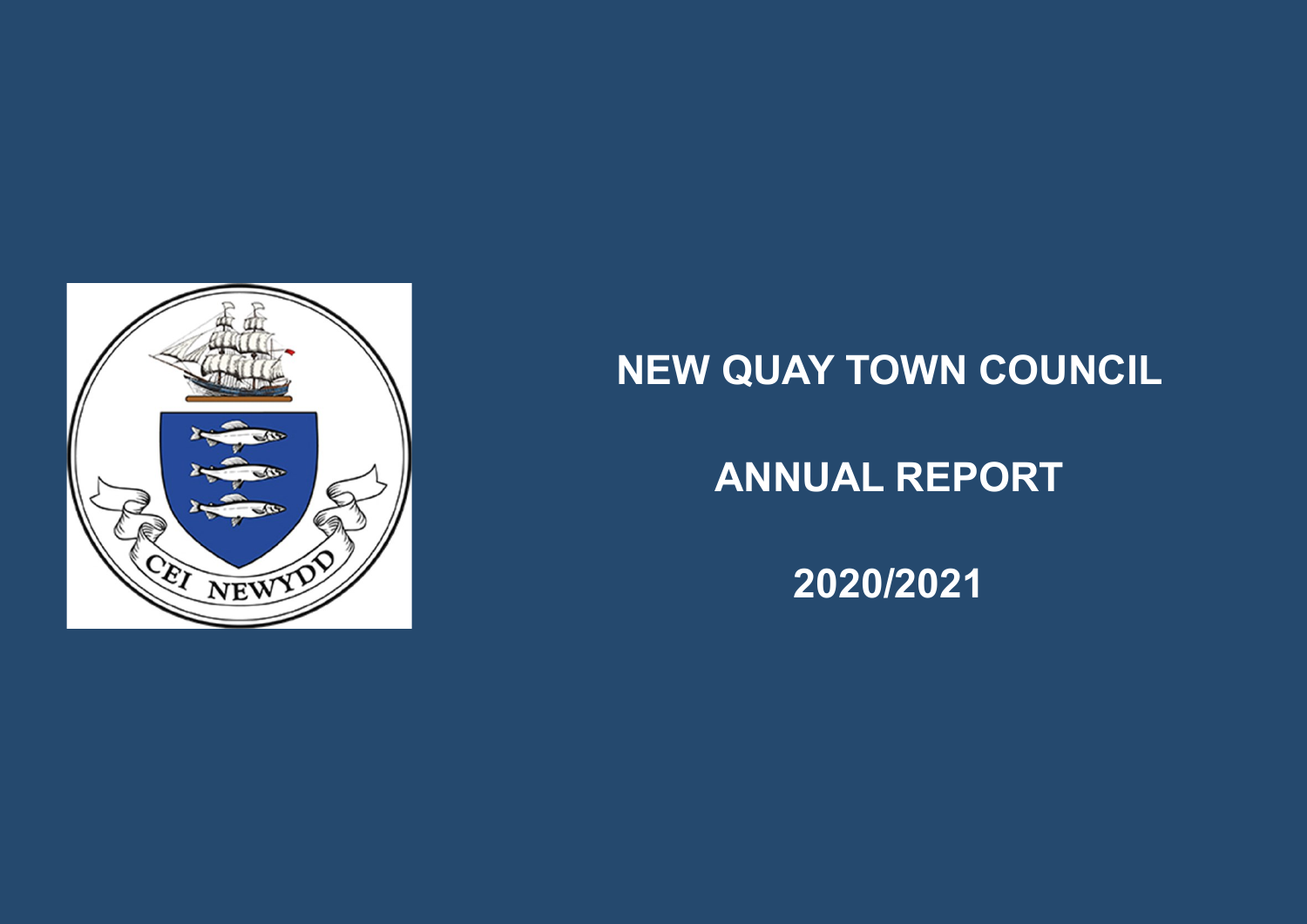|                                      | Page |
|--------------------------------------|------|
| Foreword by the Mayor of the Council |      |
| Roles and Functions of the Council   | 4    |
| Membership of the Council 2020/21    |      |
| The Council's Work in 2020/21        |      |
| <b>Future Priorities</b>             | 13   |
| Attending the Council / Contact us   | 14   |

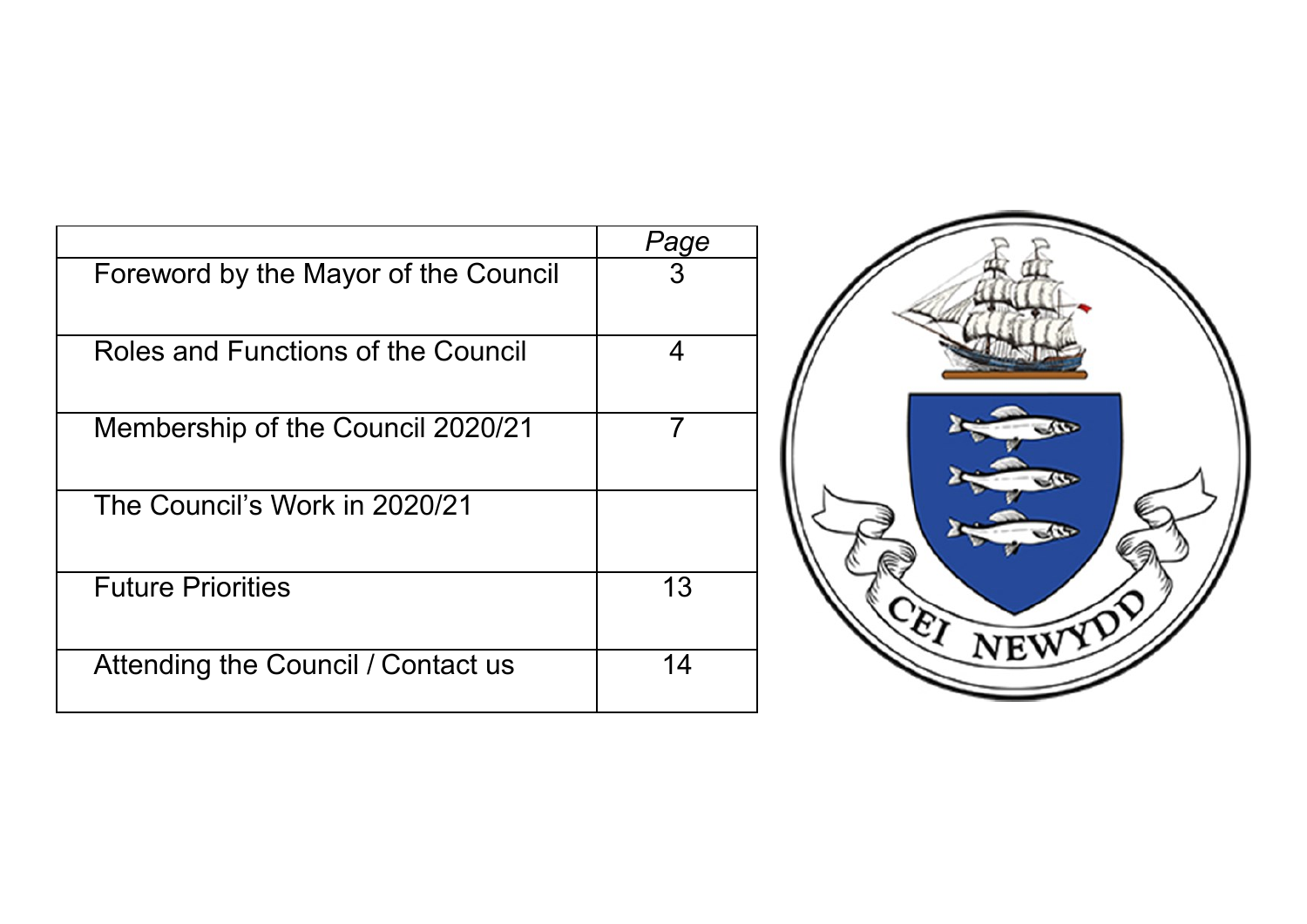**1**

# **Foreword by the Chair of the Committee**

I am pleased to present the first annual report of New Quay Town Council. It provides an overview of its work of the Council during the period  $1<sup>st</sup>$  April 2021 to 31 $<sup>st</sup>$  March 2022.</sup>

**Councillor Gill Hopley 2021/22 Mayor of New Quay Town Council**

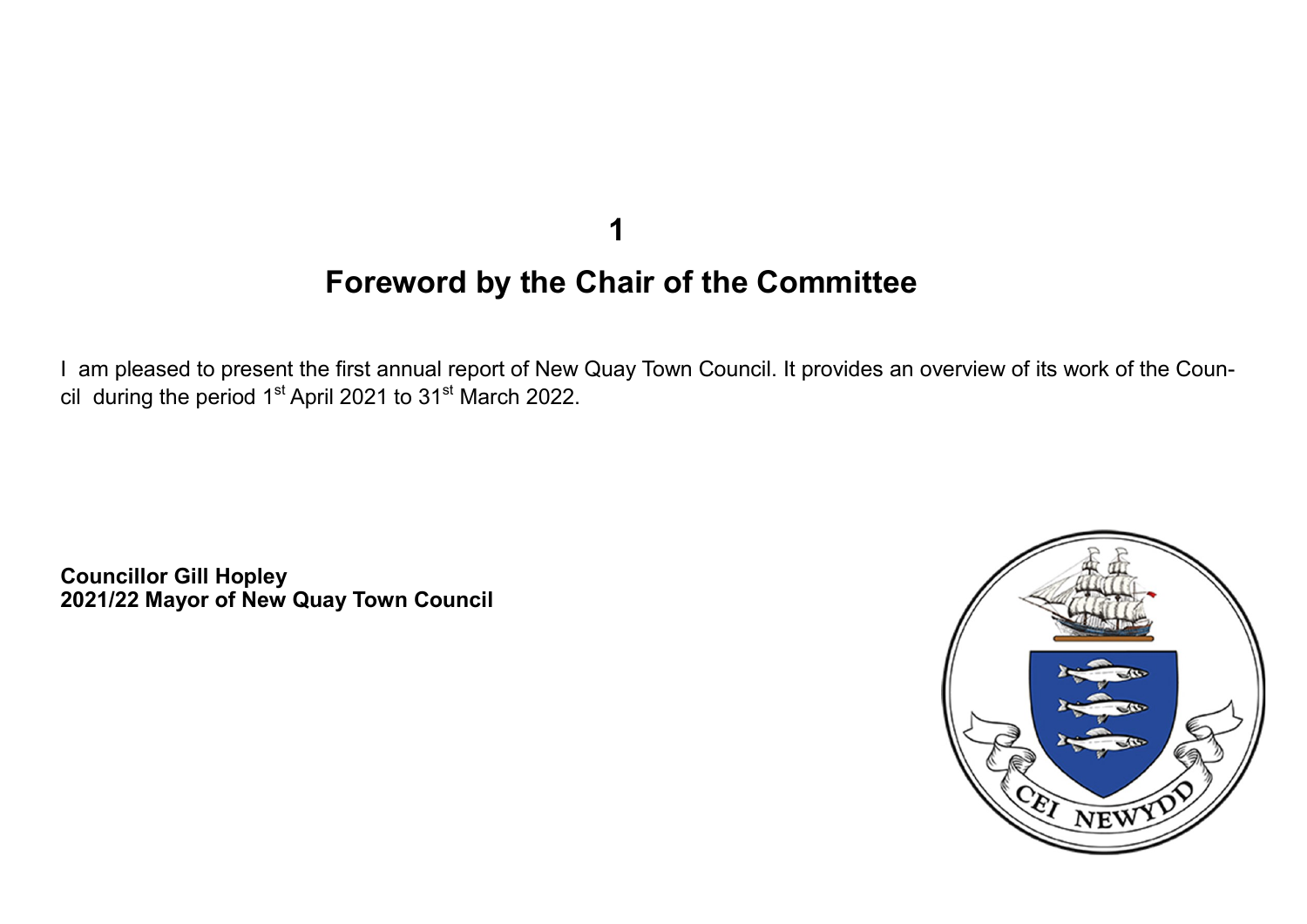# **Roles and Functions of New Quay Town Council**

**The Council's Role**

#### **Work done by the Community Council**

The 1972 Local Government Act states that every part of Wales is in a community. In England , the term "Parish Councils" is still used but in Wales, however, the legal and constitutional term for these units of local government administration is termed " Community Councils"

The Community Council represents the lowest tier of local government and is closest to the public as regards meeting local needs. The Council has several statutory rights and duties.

#### **What is the Council structure?**

A list of your local councillors is provided on the next page. The Town Council has 10 Councillors who do not represent any political party. They are elected every 4 years. A part time Clerk/Financial Officer is employed to handle all arrangements for meetings and preparing an agenda to deal with the records and financial and administrative matters linked to implementing the Council's work. Contractors are also employed to carry out specialist work such as repair and maintenance i.e. grass cutting, maintain the footpaths and so on.

The Town Council makes observations on planning applications before they are decided upon by Ceredigion County Council. They provide funding for events, clubs and services in the town. The Council appoints members to sit on the School Governing bodies.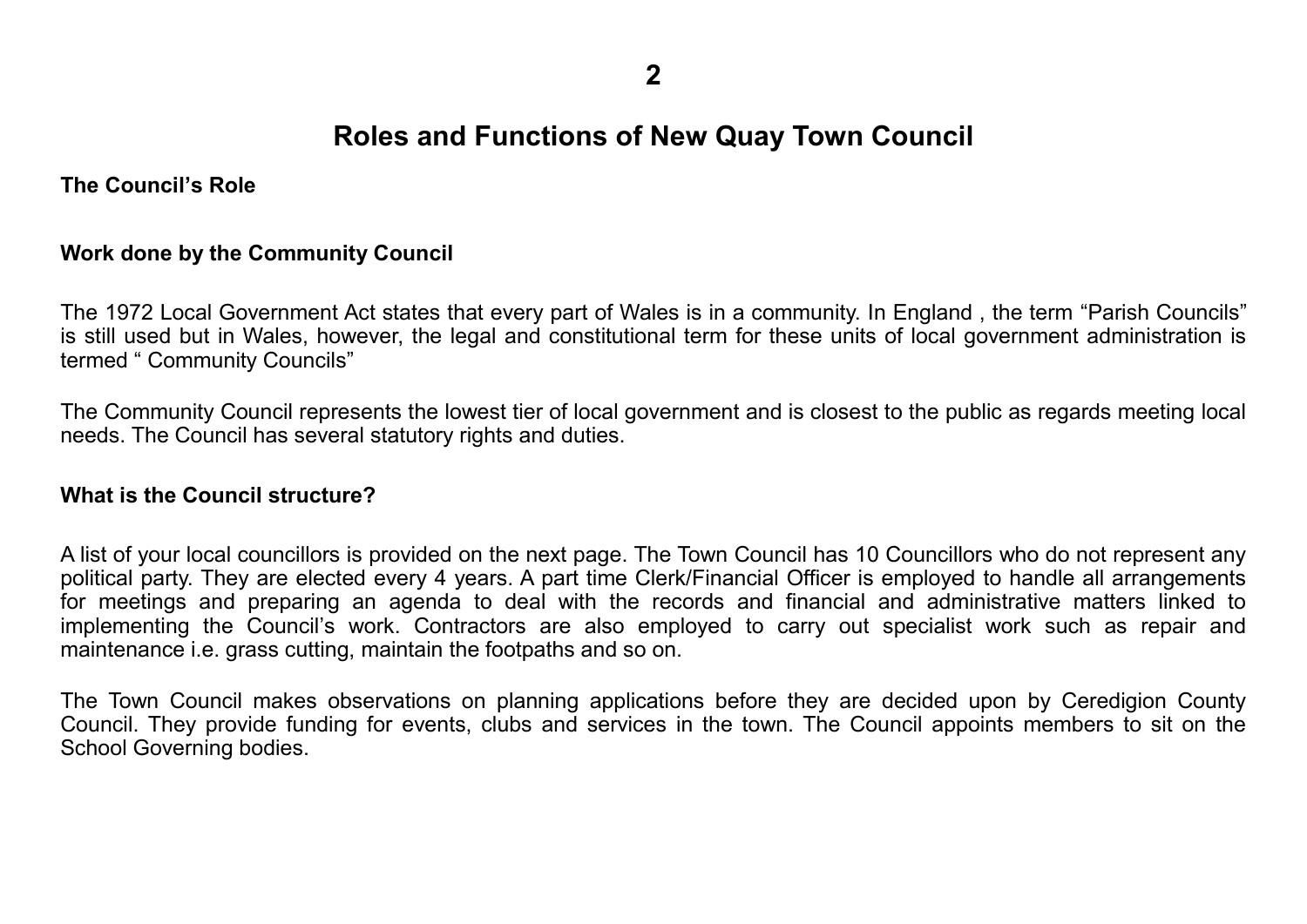# **Roles and Functions of New Quay Town Council**

### **How does the Council work?**

Any work done by the Council will be implemented following decisions taken at open meetings. Any work is paid for with public money which the Council receives through raising a precept which is part of the Council Tax set by Ceredigion County Council.

### **What is the Council's precept?**

In 2020/21 the Council's precept is set at £16,072.64 The precept is raised to finance the Town Council's responsibilities including the Skateboard Park, Maesypwll Woodland, street furniture and a number of footpaths in the area.

The precept works out at £21.36 per property (Band D).

## **Can the public attend the meetings?**

By all means. You are welcome to attend our meetings as listeners only – and we would encourage that. Members of the public are not entitled to take part in Council discussions or give their opinion during the meeting – there may however be exceptional circumstances where the chairperson is allowed to call for a contribution from the public and for them to make a statement. Council meetings are held monthly, except for August, and are usually held on the last Monday of each month at New Quay Memorial Hall.

#### **Annual Meeting**

The annual meeting is a legal obligation as stated by the Local Government Act 1972. The annual meetings has to be held in the month of May. Council decides on the date. The first item on the Agenda must be the election of the Chairman of the Community Council for the next twelve months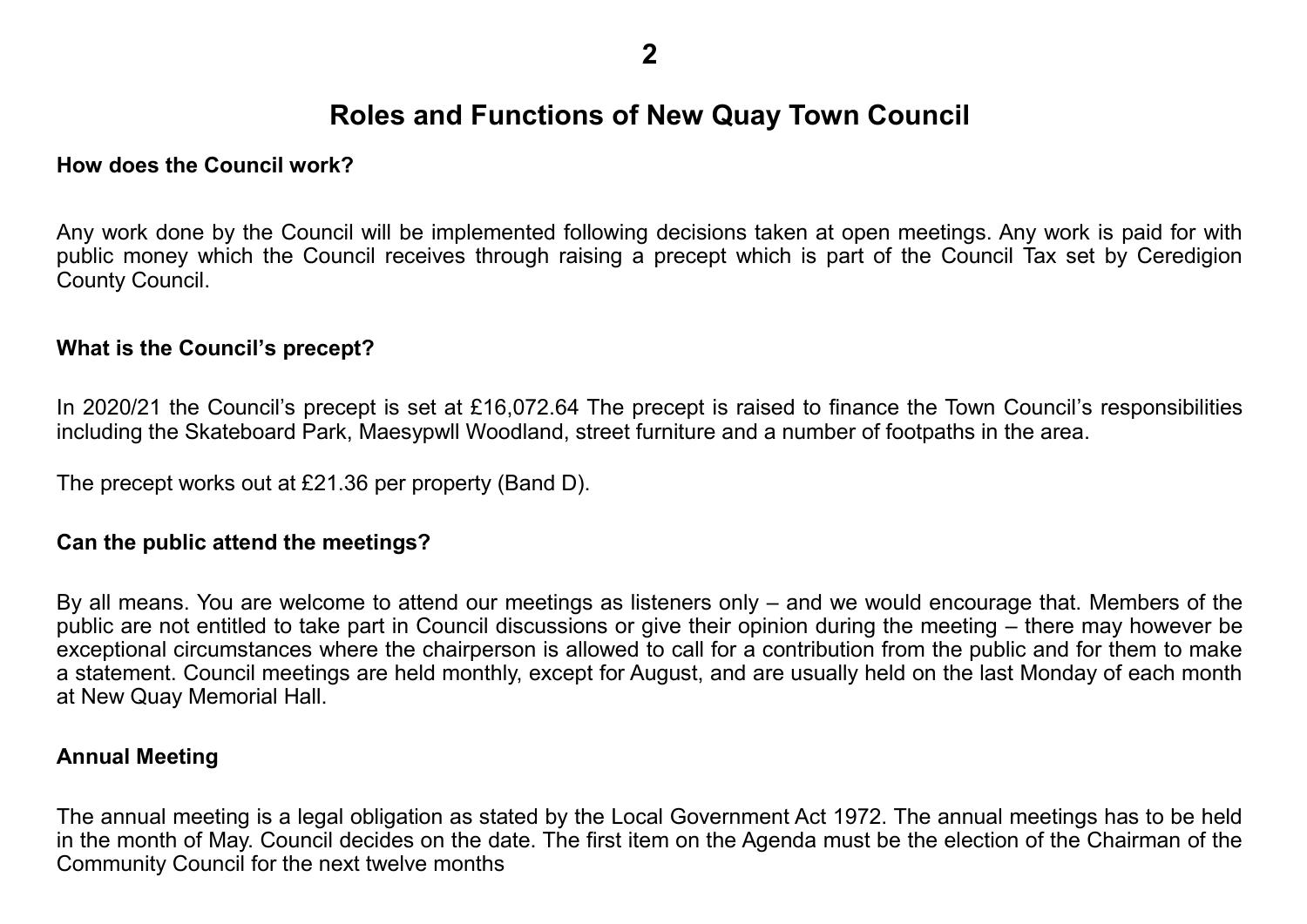**2**

# **Roles and Functions of New Quay Town Council**

### **Election**

To be elected as a Councillor a member must be qualified under the law , be a British Citizen and must have attained the age of 21.

The applicant must also be-

a local government elector

has, during the whole twelve months preceding that day, occupied as owner or tenant any land or other premises in the same area

principal, or only place of work, during twelve months before election, has been in that area.

resided during the whole of twelve months in that area, or within three miles of that area

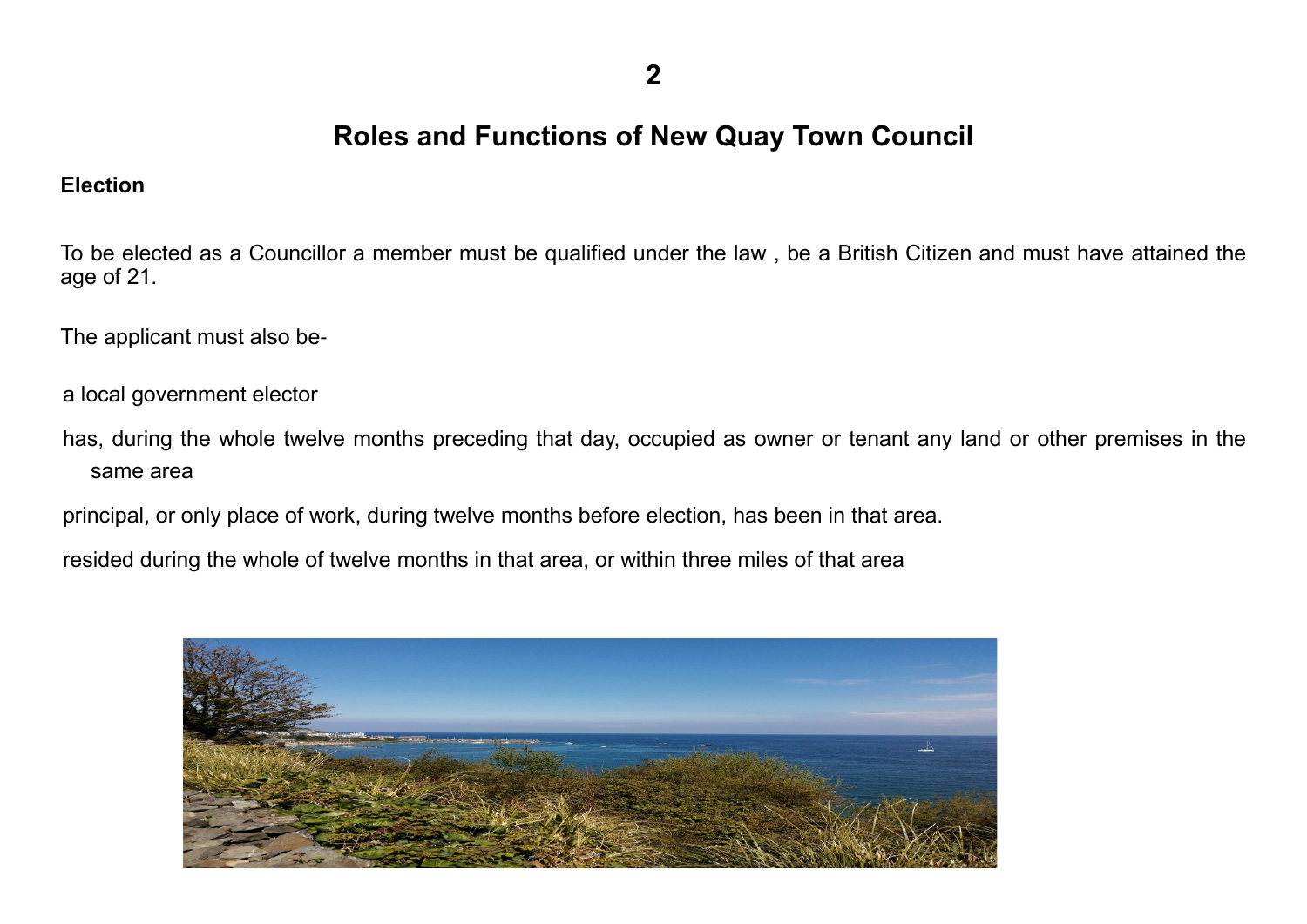# **Membership of the Council 2020/2021**

**New Quay Town Council has 10 Councillors**

**Council Members (05/05/17-Local Government elections May 2022)**

- **Councillor Gill Hopley (Chair) 2020/21**
- **Councillor Jennifer Davies**
- **Councillor Julian Evans**
- **Councillor Steve Hartley**
- **Councillor Peter Hopley**
- **Councillor Dan Potter**
- **Councillor Marc Rees**
- **Councillor Brett Stones**
- **Councillor Huw Williams**
- **Councillor Liz Ryder (Co-opted 01/11/21- Local Government elections May 2022 )**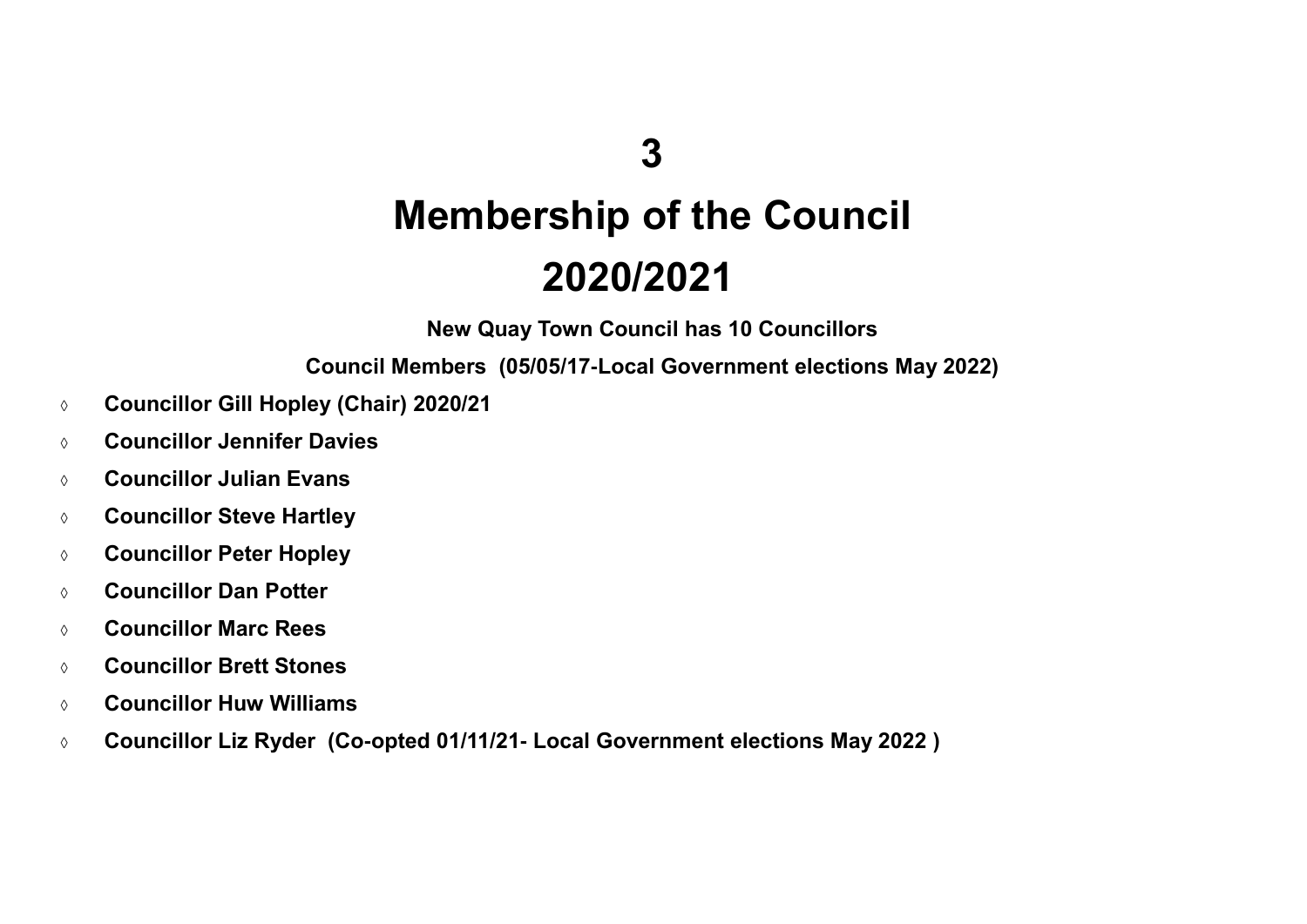# **1. Dog signage**

At their meeting held in May 2021, it was agreed that the no dog fouling signs would be erected. Due to the number of dogs on the main beach that were prohibited as from the 1st of May, it was agreed that signage would be purchased together with a possibility of a banner on the way down to the beach. The signs from the second quote would be purchased. At the June meeting, it was agreed that due to the number of dogs on the main beach that were prohibited as from the 1st of May, it was agreed that two pavement signs would be purchased with a rigid panel holder.

It was reported in the July meeting, that the no dog fouling signs had be erected, however, dog fouling remained a major issue. Also, dogs

especially early morning were seen on the main beach. It was agreed that the warden be contacted.

## **2. Dog prohibition on main beach**

Following a request by the Council regarding the prohibition of dogs on the main beach, an email had been received from CCC regarding prohibiting dogs on the main beach all year. Due to the pandemic , officers were unable to assist currently with this request.

## **3. Planning Applications**

Planning Applications are considered at every meeting and comments are sent to the Planning Service accordingly.

## **4. Speeding on New Road**

Concerns were again raised by Members regarding speeding on New Road, and the police had been contacted.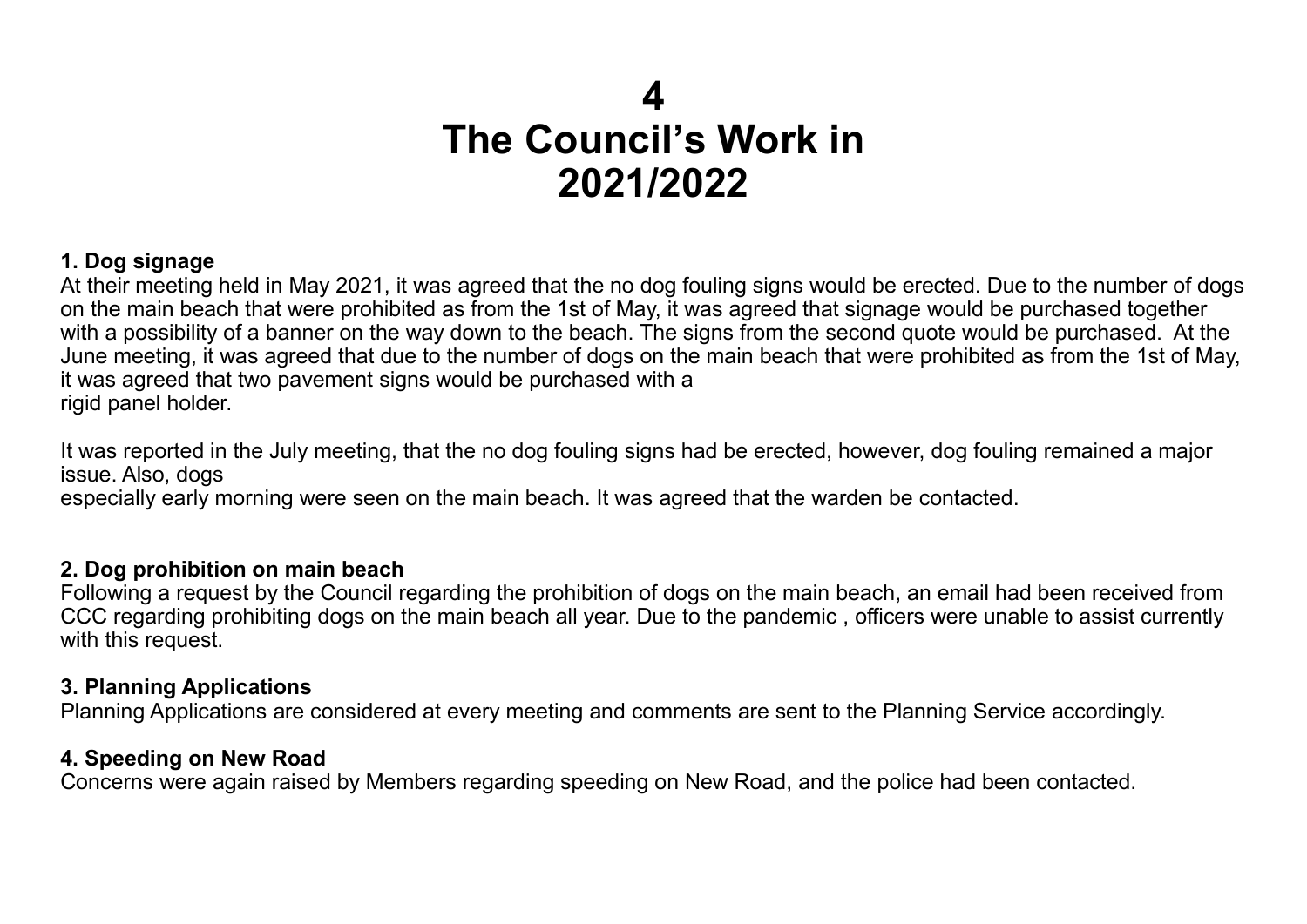### **5. Skateboard Park**

Work had been completed to replace a damage post in the park together with major repair following the Annual Inspection of the park.

# **6. Traffic Issues**

Emails sent to Ceredigion County Council regarding motorist parking on right angels on Towyn Road

## **7. Public conveniences**

Several emails had been sent requesting the opening of the public conveniences by the Watersports centre. It was reported in the July meeting that the public conveniences by the watersports centre had

been opened. Their opening had been welcomed and they were being cleaned to a high standard.

# **8. Emptying of bins**

Lengthy discussions were held in the July meeting regarding the emptying of bins. The County Council had offered more bins, however, it was noted that they were emptied twice a day at 8am and 2pm.

Members were of the opinion that the bins should also be emptied at 6pm. This view would be conveyed to CCC. It was reported at the November meeting that the bins again had been a major issue over the summer period and the boxes used by the chip shops continued to block the bins, and therefore the larger bins would be requested. It was also noted that the bins that were on top of the slip down to the Wildlife centre were not secured to the railings.

# **9. Local Government and Elections Act 2021**

The Clerk updated Members at the July meeting on the elements of the Act that were relevant to the Town and Community Councils. It was agreed to further investigate the equipment required; and the costs to accommodate hybrid meetings.

# **10. Harbour Manager**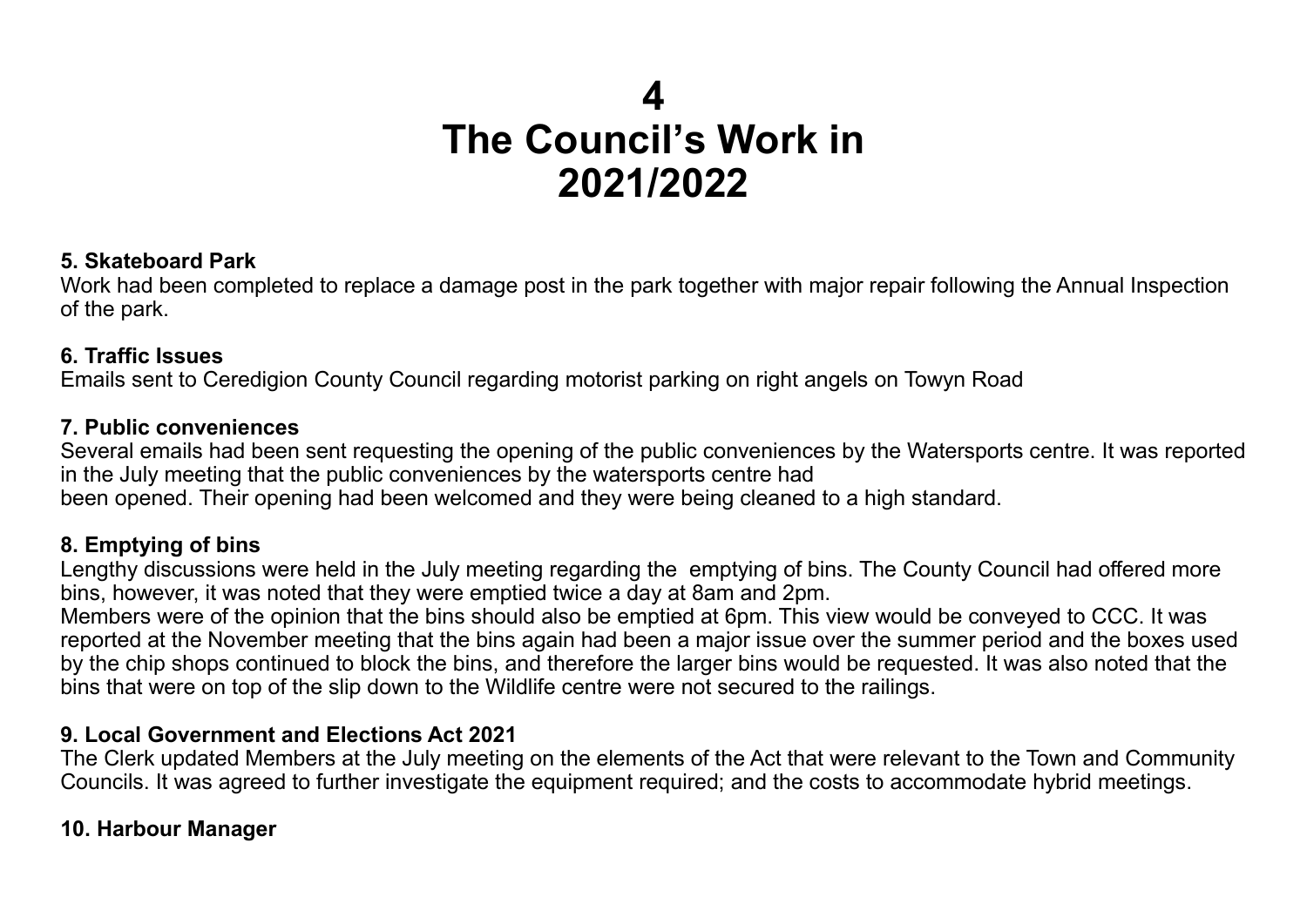# **10. Harbour Manager**

An invite was sent to the Harbour Manager at the November meeting to attend Town Council meeting to address issues raised regarding the harbour. Councillor J Davies had requested that that harbour and surrounding area be discussed. She conveyed her disappointment on the untidiness and cleanliness of both with issues of weeds, brambles, broken equipment, broken shower on sandy slip, empty sheds with no effort of issuing their leases, lamp post broken by the watersports centre etc. It was also unclear the role of the Harbour Manager and Harbourmaster to deal with these issues. It was agreed that Councillor Davies would provide a full list of issues that were required to be addressed to Councillor Potter to forward to the Clic service. All Members agreed and supported the comments of Councillor J Davies.

# **11. New Quay Town Council sign**

A new New Quay Town Council sign had been purchased and erected at the rear of the Memorial Hall.

## **12. Meeting between representatives of the County Council and Town and Community Councils – 22 November 2021**

Councillor D Potter attended on behalf of New Quay Town Council.

# **13. New Library located in New Quay Memorial Hall**

Consideration was given to the request to continue to pay for the electricity of the library in the hall. Members agreed to this request, which would be approximately £30.00 per month.

# **14. Lest We Forget Flag and New Quay Town Council Flag**

A Lest We Forget flag was erected for Remembrance Sunday and it was agreed that a new New Quay Town Council Flag would be purchased and erected.

# **15. Christmas Tree erected in Uplands Square**

The Town Council had arranged and paid for the Christmas Tree in Uplands Square.(in front of the old library)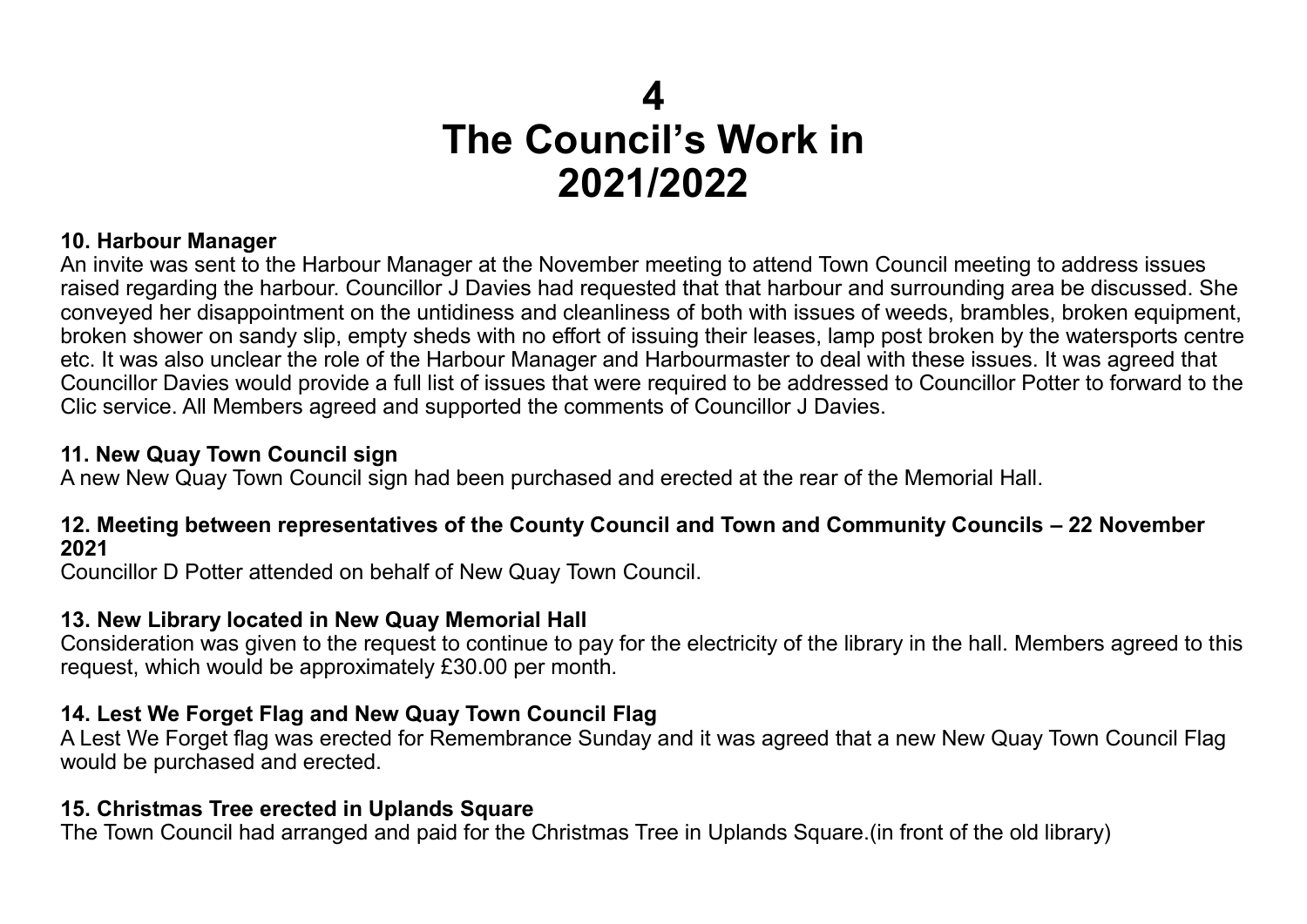# **16. Bollards erected**

Issues regarding the bollards had been discussed at several meetings and emails of concern had been sent to Ceredigion County Council. At the January meeting, it was reported that the bollards had been removed at uplands square, however, the bollards would remain at the bottom of the Town by the old Wellington.

# **17. Culvert on Traeth y Dolau**

A number of emails had been sent to the County Council regarding the culvert that had collapsed on Traeth y Dolau. In response, Ceredigion County Council had stated that this culvert was on private land and the responsibility of that owner.

# **18. Financial Donations (Section 137)**

The following financial donations had been agreed: -

- 1. The electricity for the new library
- 2. Buffalo boards for New Quay Community Primary School
- 3. New Quay Fireworks licence
- 4. New Quay Flowers Summer 2021
- 5. British Legion
- 6. Rent for New Quay Museum
- 7. Annual Donation to the New Quay Memorial Hall Committee
- 8. Noahs Ark
- 9. Aberaearon Swimming Pool

# **19. New Quay Museum**

New Quay Town Council continued to pay for the rent for the museum. At the February meeting , concerns were raised on the excessive cost of the business rates and rent for the museum. An email had been sent from the Clerk, however, no response to date.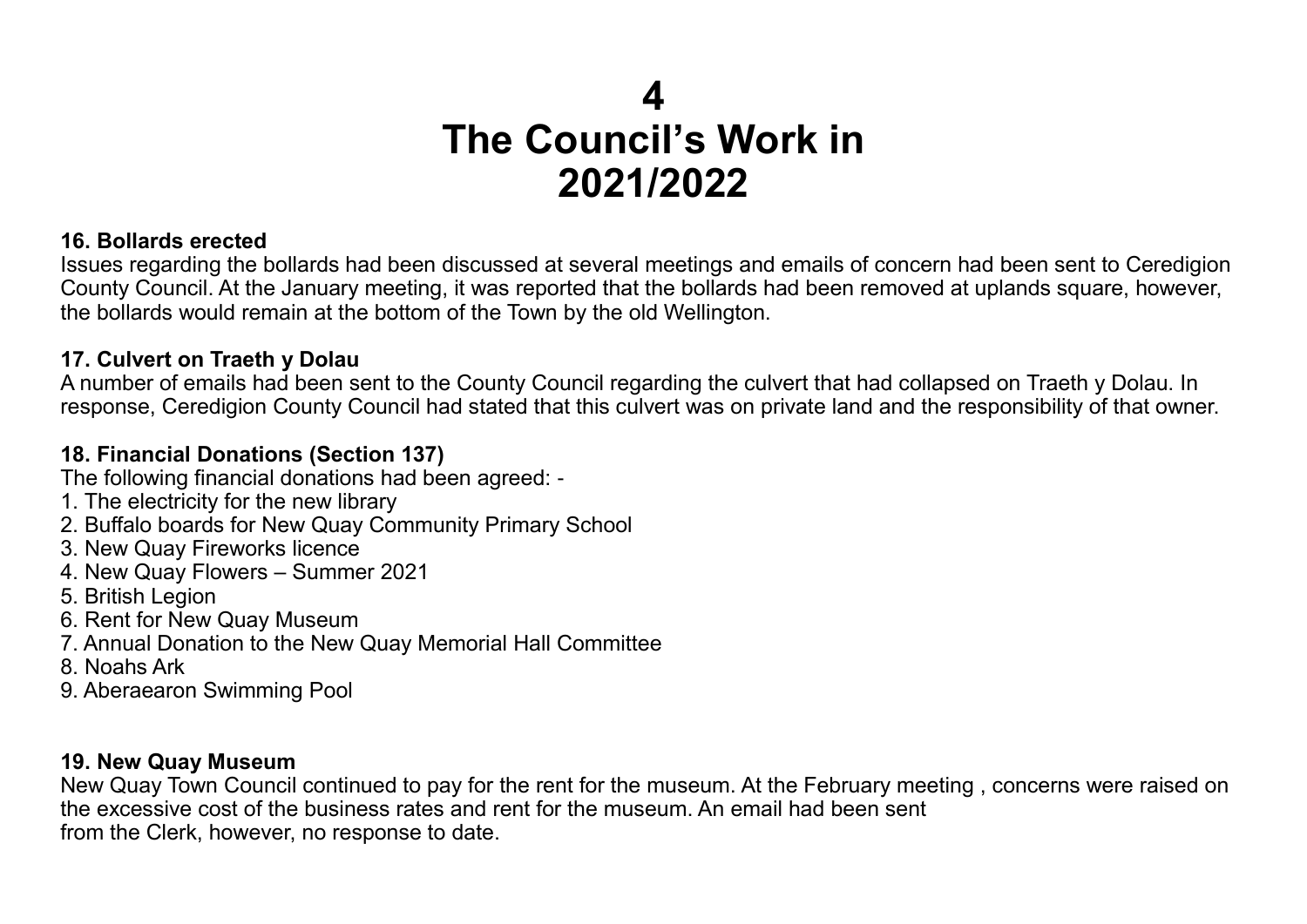# **5 Future Priorities**

The priority areas the New Quay Town Council to consider in 2021/22

Installing the new Hybrid system in Council Chamber Painting of benches Replacing of benches Signage project Improvements to Skateboard Park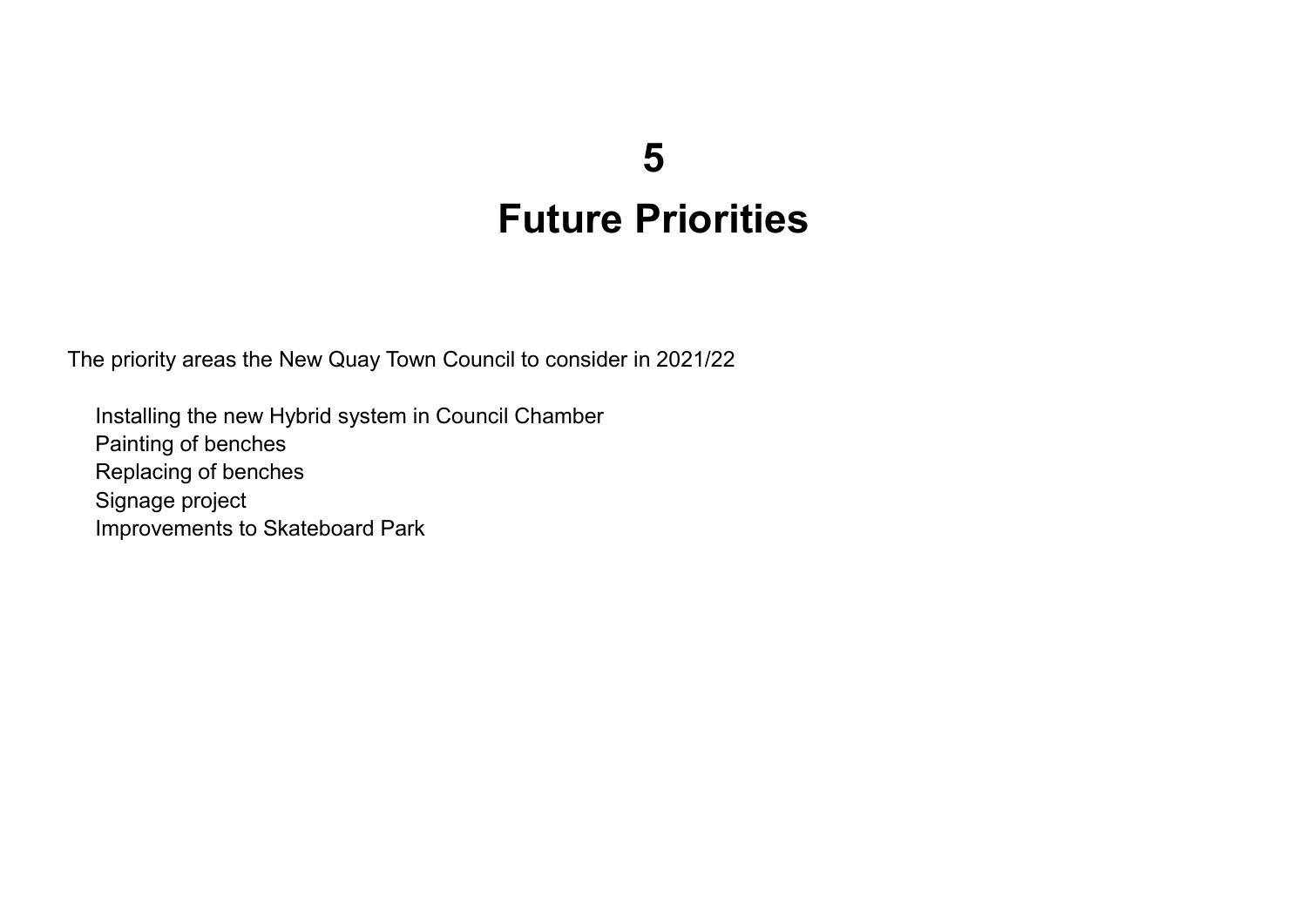# **5 Future Priorities**

The priority areas the New Quay Town Council to consider in 2021/22

Installing the new Hybrid system in Council Chamber Painting of benches Replacing of benches Signage project Improvements to Skateboard Park Free Wifi in the Town